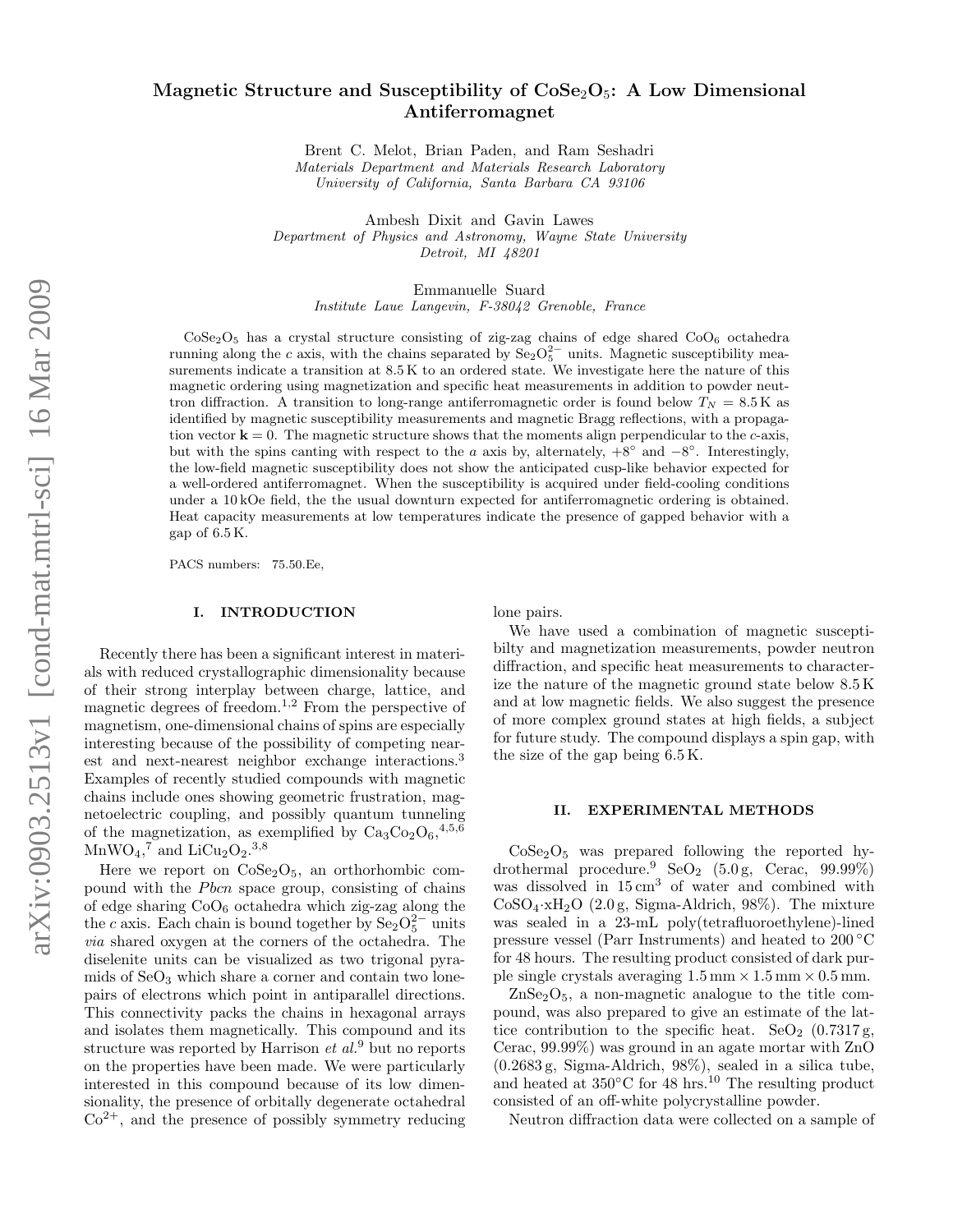

FIG. 1: Low angle region of the powder neutron-diffraction patterns of  $CoSe<sub>2</sub>O<sub>5</sub>$  (D2B, ILL). Note the development of magnetic Bragg peaks in the 5 K and 2 K patterns.

well-ground single crystals at the D2B powder diffractometer at the Institut Laue-Lagnevin  $(ILL)$ , France<sup>11</sup> using a wavelength of  $1.5943 \text{\AA}$ . The wavelength of the incident neutrons was determined by refining the data obtained at 300 K and fixing the cell parameters to the values determined from a room temperature x-ray diffraction pattern collected on a Philips XPERT MPD diffractometer operated at 45 kV and 40 mA. In order to achieve a better fit to the lowest lying magnetic reflections, a diffraction pattern was also collected at 2 K using a wavelength of  $2.399 \text{ Å}.$ 

Temperature dependence of the DC magnetization were measured on well-ground powder samples using a Quantum Design MPMS 5XL SQUID magnetometer. Powders were preferred since the shape and dimensions of the crystal made it dificult to align a single crystal with respect to the field direction. The specific heat data was collected on a 9.5 mg single crystal using the semiadiabatic technique as implemented in a Quantum Design Physical Property Measurement System (PPMS), under zero applied field, as well as as under a 50 kOe field. The measurement on non-magnetic  $\text{ZnSe}_2\text{O}_5$  was made by mixing the compound with equal parts by mass of Ag powder and pressing into a pellet in order to improve thermal coupling. The contribution from Ag was measured separately and subtracted.

## III. RESULTS AND DISCUSSION

The nuclear and magnetic structure of  $\text{CoSe}_2\text{O}_5$  were refined using the Rietveld method as implemented in the FULLPROF software suite.<sup>12</sup> The peak shape was described using the Thompson-Cox-Hastings pseudo-Voigt function, and the background was fit by interpolation be-



FIG. 2: Magnetic structure of  $\text{CoSe}_2\text{O}_5$  as determined from Rietveld refinements of the neutron diffraction pattern obtained using a  $\lambda = 2.4$  Å at 2 K. (a) View down the b-axis of the *Pbcn* structure. (b) View down the  $c$ -axis. The small light grey atoms are oxygen while the larger and darker grey atoms are selenium

tween regions showing no Bragg reflections. The crystal structures were analysed based on the model proposed by Harrison  $et al.^9$ , although it should be noted that we use the standard setting of space group number 60 ( $Pbcn$ ) instead of the alternate *Pnab* description originally used. A summary of key refinement results is shown in table I and in table II. For the magnetic structure, a group theoretical analysis was performed using representational analysis as implemented in the program  $\text{SARA} h^{13}$  was used to determine all of the possible spin configurations which were compatible with the crystal symmetry.

The thermal evolution of the neutron-diffraction patterns collected from  $300 \text{ K}$  to  $2 \text{ K}$  are shown in fig. 1. Three magnetic reflections appear below  $10 \text{ K}$  at  $8^{\circ}$ ,  $17^{\circ}$ , and 20°. These three peaks could only be fit simultaneously by using the basis vectors of the irreducible representation  $\Gamma_8$ . The resulting magnetic structure associated with  $\Gamma_8$  and refined from the 2.4 Å data is illustrated in fig. 2. Each chain of Co moments align antiferromagnetically down the length of the chain and with respect to the neighboring chains. The moments cant in the ac plane, forming, alternately, angles of  $+8°$  and  $-8°$  with respect to the a axis. The moments have no component along b. The magnetic moment on every Co atoms refined to a value of  $3 \mu_B$  at 2K using the  $\lambda = 2.399 \text{ Å}$ neutron diffraction data. This corresponds to three unpaired spins per Co atom in the ordered antiferromagnetic structure.

The high temperature region  $(350 \text{ K to } 400 \text{ K})$  of the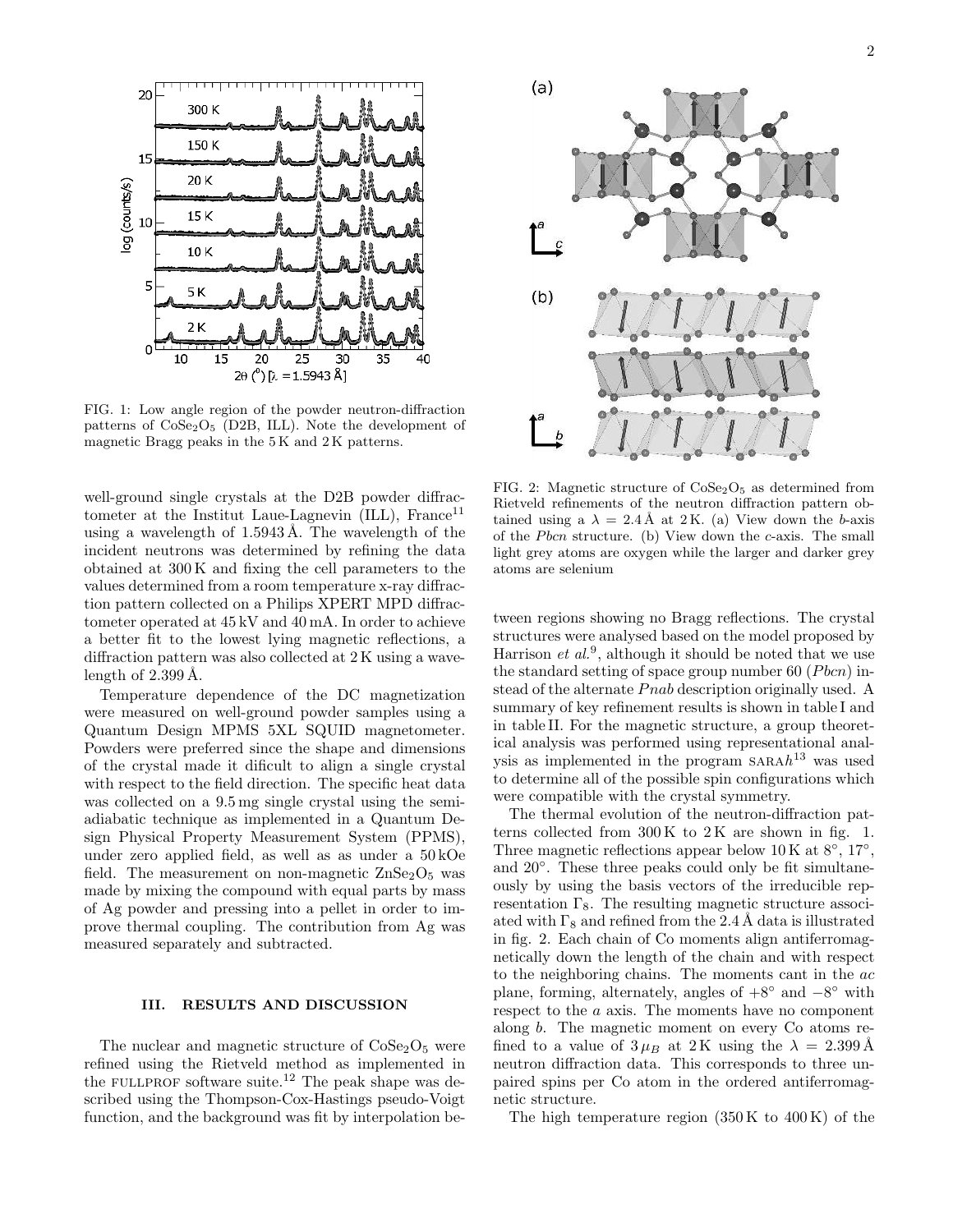TABLE I: Summary of results from the Rietveld structure refinement of the variable temperature neutron diffraction patterns

|                          | $300\,\mathrm{K}$ | $150\,\mathrm{K}$    | $20\,\mathrm{K}$ | 15 K      | $10\,\mathrm{K}$ | 5 K       | 2K        | 2.4(A)                                                                                               |
|--------------------------|-------------------|----------------------|------------------|-----------|------------------|-----------|-----------|------------------------------------------------------------------------------------------------------|
| $a(\AA)$                 |                   |                      |                  |           |                  |           |           | 6.7911 6.7890 (1) 6.7900 (2) 6.7897 (2) 6.7892 (2) 6.7897 (2) 6.7893 (2) 6.78877 (2)                 |
| $b(\AA)$                 |                   |                      |                  |           |                  |           |           | 10.366 10.353 (2) 10.3524 (2) 10.3522 (2) 10.3516 (2) 10.3529 (1) 10.3523 (1) 10.35166 (4)           |
| $c(\AA)$                 |                   |                      |                  |           |                  |           |           | $6.0750$ $6.0580$ (2) $6.0515$ (1) $6.0514$ (1) $6.0512$ (1) $6.0527$ (2) $6.0524$ (1) $6.05195$ (2) |
| $M(\mu_B)$               |                   |                      |                  |           |                  | 2.80      | 2.84      | 3.04                                                                                                 |
| $V(\AA^3)$               |                   | $427.66$ $425.80(2)$ | 425.38(2)        | 425.34(2) | 425.28(2)        | 425.47(2) | 425.39(2) | 425.31(3)                                                                                            |
| $\mathrm{R}_{Bragg}$ (%) | 2.94              | 2.38                 | 2.35             | 2.39      | 2.43             | 2.34      | 2.43      | 2.39                                                                                                 |
| $\mathrm{R}_{magn}$ (%)  |                   |                      |                  |           |                  | 5.06      | 5.31      | 4.76                                                                                                 |
| $\chi^2$                 | 2.87              | 2.78                 | 2.92             | 2.81      | 2.90             | 3.11      | 3.11      | 1.60                                                                                                 |



FIG. 3: (a) Magnetic susceptibility a powder sample of CoSe2O<sup>5</sup> acquired after field cooling under fields of 100 Oe and 10 kOe. Note the existence of a weak ferromagnetic component in the low-field data, which does not appear under the higher magnetic fields. Plot of  $dM/dH$  at  $T = 2K$  showing the existence of a field-induced magnetic transition for fields near  $H = 5 kOe$ .

inverse susceptibility was fit to the Curie-Weiss equation,  $C/(T - \Theta_{CW})$ , to obtain the effective moment  $\mu_{eff}$  from the Curie constant, and the Curie-Weiss intercept  $\Theta_{CW}$ . A Curie-Weiss temperature of −34 K and an effective moment of  $5.19 \mu_B$  were extracted from the fits to the data collected under a 100 Oe field. This value for the effective is in close agreement for the completely unquenched and decoupled orbital contribution  $(L+S)$  of  $5.2 \mu_B$  expected from octahedrally coordinated  $\text{Co}^{2+}((d^3, t_{2g}^5 e_g^2)$ . This effective moment also agrees well with the three unpaired electrons refined in the neutron data, confirming that the system is in a high spin state. The frustration index,  $f = |\Theta_{CW}|/T_N$ , is close to 4 which indicates a moderate degree of frustration in this structure.

Fig. 3(a) shows the temperature dependence of the magnetic susceptibility in small and large external magnetic fields for a powder sample of  $\text{CoSe}_2\text{O}_5$ . When cooled in small fields, a sharp jump in the susceptibility is observed below 8.5 K. This behavior is unusual and is not in keeping with the magnetic structure which suggests complete antiferromagnetic ordering of spins. It is proposed that the unusual transition in the susceptibility might be associated with the anisotropic, onedimensional nature of the magnetic structure, and also perhaps, with the magnetism being centered on ooctahedral  $Co<sup>2+</sup>$  which is orbitally degenerate. Data acquired after field cooling in the larger field of 10 kOe results in the more usual downturn in the susceptibility expected from an exact cancellation of all moments.

To more carefully probe the dependence of the magnetization on magnetic field in the ordered phase, we measured  $M(H)$  curves at  $T = 2K$ . The low field behaviour can be seen most clearly by plotting the differential magnetization  $(dM/dH)$ , as shown in fig.3(b), showing a small maximum near  $H = 0$ , with broad minima near H  $= 5 kOe$ , with no significant dependence on the direction of the magnetic field sweep. Recall that the canted spin structure observed in the neutron scattering experiment was not subject to any external field. These magnetization measurements suggest that even a small external magnetic field can perturb the spin structure towards a more collinear arrangement. Further neutron scattering studies under a magnetic field are planned to explore the nature of magnetic ordering as a function of both field and temperature.

The temperature dependence of the specific heat  $C_p$  of  $CoSe<sub>2</sub>O<sub>5</sub>$  shown in Fig.4 exhibits a lamda-type anomaly around 8.5 K corresponding to the transition to longrange magnetic order observed in the susceptibility and in the neutron diffraction data. Measurements on nonmagnetic  $\text{ZnSe}_2\text{O}_5$  give an estimate of the lattice contribution using a three term expansion with the best fit yielding a Debye temperature,  $\Theta_D$ , of 222 K. An estimate of the change in entropy associated with the magnetic transition can be obtained by integrating  $C_{p,mag}/T$ defined between the specific heat data of  $\text{CoSe}_2\text{O}_5$  and  $ZnSe<sub>2</sub>O<sub>5</sub>$ . The change in entropy due to the magnetic transition, thus determined, was  $5.31 \text{ J mol}^{-1} \text{ K}^{-1}$ which is much smaller than the theoretical value of  $11.53 \text{ J mol}^{-1} \text{ K}^{-1}$  predicted by the Boltzmann equation  $(\Delta S = R \ln(2S + 1), S = 3/2)$ . The difference between expected and measured magnetic entropy changes could arise from the canted nature of the antiferromag-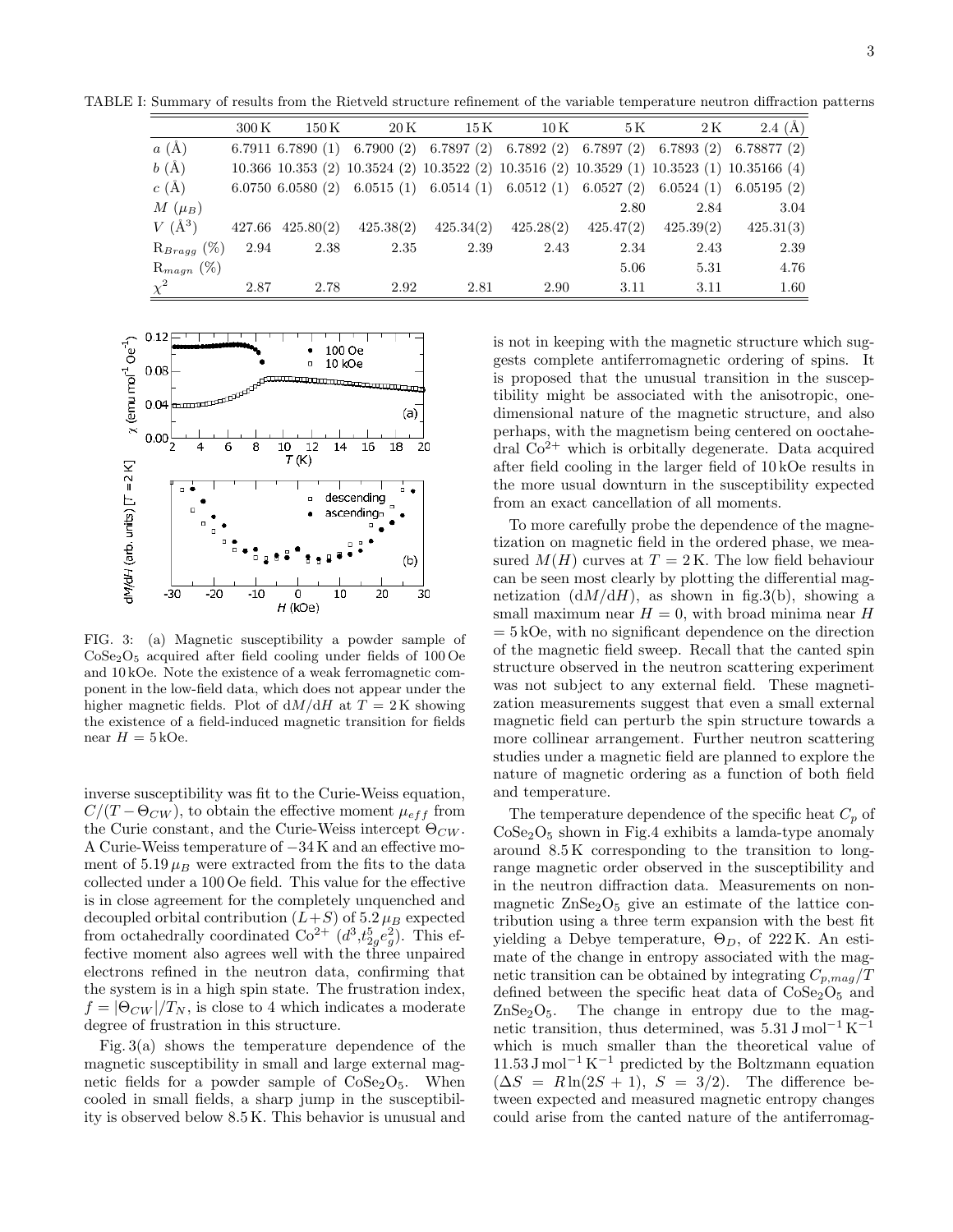TABLE II: Atomic positions and anisotropic thermal parameters of  $\text{Cose}_2\text{O}_5$  at 300 and 2 K

|                   | $\boldsymbol{x}$ | $\boldsymbol{y}$ | $\boldsymbol{z}$ | $\beta_{11}$                                        | $\beta_{22}$ | $\beta_{33}$ | $\beta_{12}$                                                                    | $\beta_{13}$ | $\beta_{23}$      |  |  |
|-------------------|------------------|------------------|------------------|-----------------------------------------------------|--------------|--------------|---------------------------------------------------------------------------------|--------------|-------------------|--|--|
| $300\,\mathrm{K}$ |                  |                  |                  |                                                     |              |              |                                                                                 |              |                   |  |  |
| Co                |                  | 0.940            |                  | $0.75 \mid 0.0024$ 0.0001 0.0020                    |              |              |                                                                                 | $-0.0020$    |                   |  |  |
| Se.               |                  |                  |                  |                                                     |              |              | $0.631$ $0.154$ $0.968$ $ 0.0013$ $0.0007$ $0.0051$ $0.0003$ $-0.0007$ $0.0002$ |              |                   |  |  |
|                   |                  |                  |                  | 0.0098 0.210 0.342 0.0027 0.0012 0.0098             |              |              | 0.0003                                                                          |              | $0.0004 - 0.0001$ |  |  |
| O2                |                  |                  |                  | 0.5 0.932 0.250 0.0063 0.0010 0.0109                |              |              |                                                                                 | $-0.0054$    |                   |  |  |
|                   |                  |                  |                  |                                                     |              |              | $Q30.8400.9330.452 0.00070.00200.0067-0.0015-0.00170.0004$                      |              |                   |  |  |
| 2K                |                  |                  |                  |                                                     |              |              |                                                                                 |              |                   |  |  |
| Co                |                  | 0.937            |                  | 0.75 0.0127 0.0042 0.0128                           |              |              |                                                                                 | $-0.0014$    |                   |  |  |
| Se.               |                  |                  |                  | $0.630$ $0.154$ $0.969$ $ 0.0099$ $0.0043$ $0.0148$ |              |              | 0.0002                                                                          |              | 0.0002 0.0000     |  |  |
|                   |                  |                  |                  | 0.01 0.807 0.211 0.342 0.0109 0.0047 0.0168         |              |              | 0.0000                                                                          |              | $0.0004 - 0.0004$ |  |  |
| O2                |                  |                  |                  | 0.5 0.931 0.250 0.0112 0.0043 0.0167                |              |              |                                                                                 | $-0.0003$    |                   |  |  |
|                   |                  |                  |                  |                                                     |              |              | 03 0.840 0.933 0.451 0.0099 0.0050 0.0167 -0.0004                               | -0.0000      | 0.0000            |  |  |



FIG. 4: Temperature dependence of the specific heat of CoSe2O<sup>4</sup> measured on a 9.5 mg single crystal under zero field, and under a  $H = 50 kOe$  field. A nonmagnetic analogue, ZnSe2O5, was also measured in order to obtain the lattice contribution to the specific heat. Note the large width of the ordering peak and the release of entropy well above the transition temperature of 8.5 K.

netic ground state. Such diminished entropy changes at magnetic transitions are a common feature of frustrated magnetic materials.

Additionally the large width of the ordering peak at 8 K with a width close to 15 K as compared to simple nonfrustrated antiferromagnets, which typically are only a few K wide<sup>14</sup>) also reflects the release of entropy at temperatures higher than the ordering temperature, which is a common feature of geometrically frustrated systems. A slight downward shift of the heat capacity peak was found when a 50 kOe field was applied, but there was little change in the magnitude or shape of the peak.

A fit to the specific heat below the transition temperature could not be obtained using only the  $T^3$  term as



FIG. 5: Magnetic specific heat of  $\text{CoSe}_2\text{O}_4$  below the ordering temperature fitted to the formula for a gapped spin system,  $C_p \propto T^3 \exp(-\Delta/k_B T)$ , with  $\Delta = 6.5 \text{ K}$  for data acquired under  $H = 0$  kOe as well as  $H = 50$  kOe.

would be expected for an antiferromagnet. Instead, the best fit to the data was found when an exponential term was included, using  $C_{p,mag} \propto T^3 \exp(-\Delta/k_B T)^{15}$  Such an analysis reflects the presence of low-lying magnetic excitations with an energy gap  $\Delta = 6.5K$ . The presence of spin gaps in one-dimensional magnetic materials is well known.<sup>16</sup>

#### A. Conclusions

We have examined the magnetic properties of  $\text{CoSe}_2\text{O}_5$ using neutron diffraction, magnetization and magnetic susceptibility, and specific heat measurements. We show that below the magnetic ordering temperature, the one dimensional magnetic chains arrange their moments antiferromagnetically down the length of the chain and with